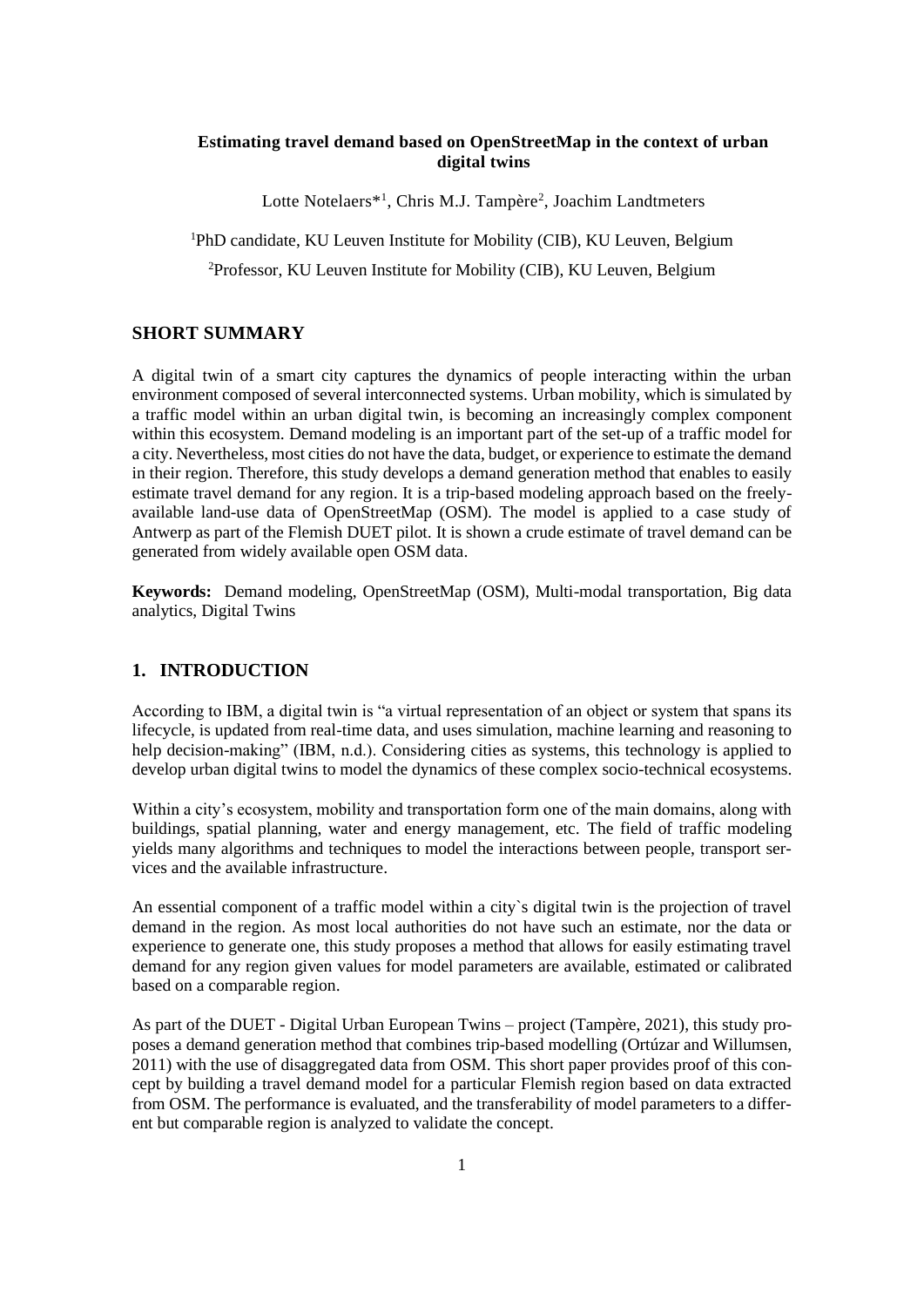# **2. METHODOLOGY**

The methodology is divided into five parts (Figure 1).



**Figure 1: Methodology**

The **first step** in the demand generation process is to delineate the study area and divide it into TAZs for which an OD-matrix will be generated. For the time being, no external demand (trips going into or out of the study area from or to the surrounding cities) has been taken into account.

The **second step** includes the extraction of relevant OSM data and the removal of inconsistencies in the data, such as, overlapping and contained building and land-use polygons. Further, the geometries are classified according to their attribute values. For example, for the building attribute a categorization into accommodation, commercial, civic/amenity, etc. exist. Lastly, because the extracted geometries may have non-null values for multiple attributes and hence, be classified in various categories, a priority ranking is specified to reduce the multi-dimensionality to only one dimension.

The **next step** uses this pre-processed data to create separate unidimensional layers for the residential and activity type. These two layers can be summarized by two questions: Where do people reside? Where do people do things?

#### *Residential layer*

The process to attain a layer with residences of different types starts by selecting geometries with the right attribute values such as geometries being labelled as accommodation buildings. However, the labeling of objects is sometimes incomplete or incoherent, making some extra filtering methods necessary. Six types of houses are distinguished, three of them follow from available attribute information (large residential, student residential and single residential). The other types classify the undefined building features in accordance with some additional applied rules.

#### *Activity layer*

The approach creating the activity layer starts from the POI dataset which disregards landuse polygons and objects already included in the residential layer. For classifying the remaining POIs, the NACE classification system is used. Going over existing attributevalue pairs, every pair was mapped manually to an activity class. Features with an attribute-value priority not belonging to any activity class are dropped from the activity layer.

The **fourth step** is trip generation. The created residential and activity layers give insights into possible origin and destination locations of trips. The number of POIs of different types can serve as the starting point to estimate travel between zones. In this paper, multiple linear regression is used for estimating production and attraction separately.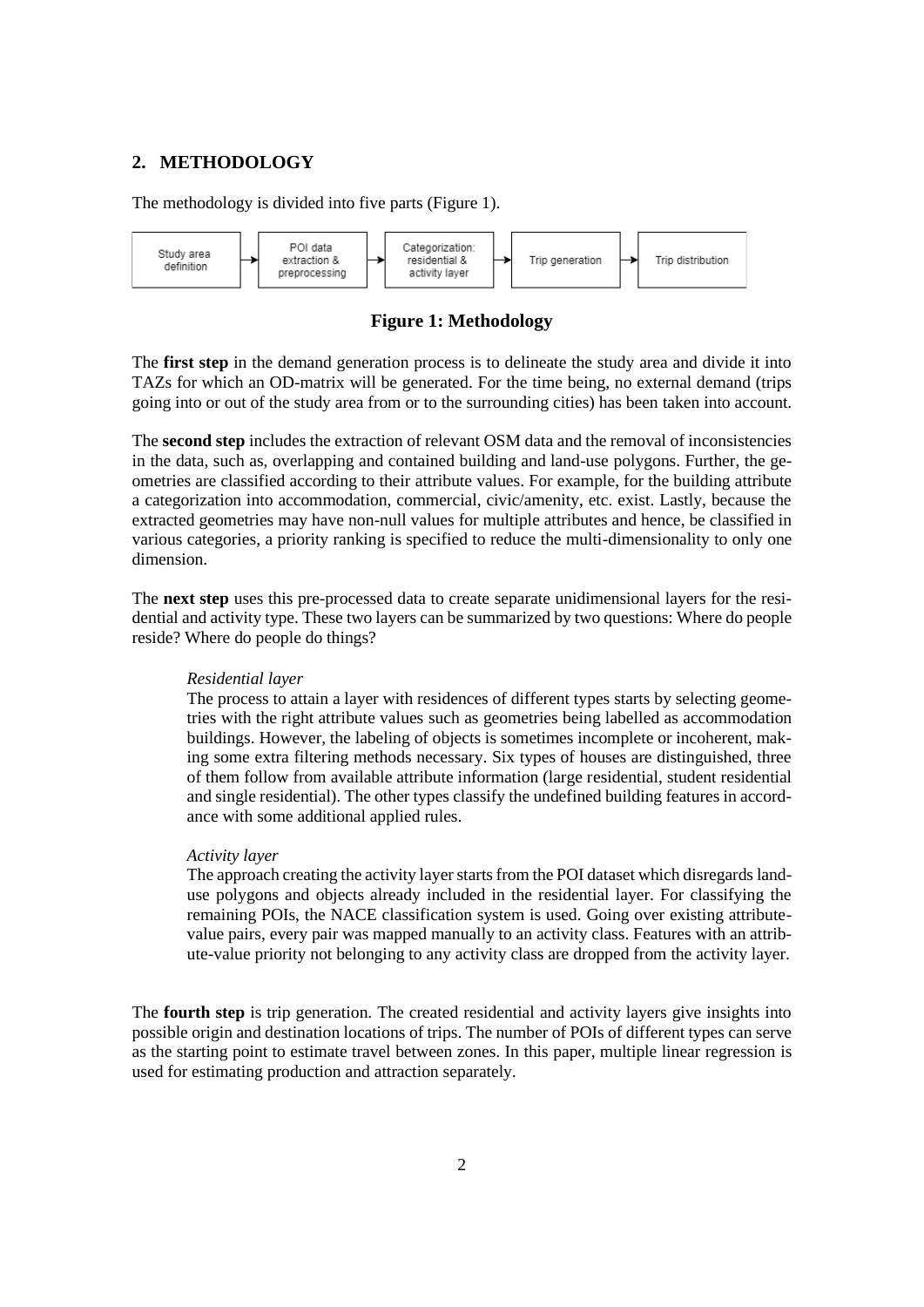The **final step** towards an OD-matrix is the distribution step. The goal of the distribution model is to match trip makers' origins and destinations into actual trips. For this purpose, a standard gravity model is used.

## **3. RESULTS AND DISCUSSION**

The trip generation and trip distribution models are calibrated for the case study of Antwerp that considers the morning peak car traffic. For this purpose, available demand data from the Flemish department of Mobiliteit en Openbare Werken (MOW) is considered as ground-truth. The true production and attraction per zone were calculated by, respectively, summing the values of each row (origin) and column (destination) in the extracted OD-matrix.

Modeling the **zonal production** is based on the residential layer. This is because residences can be expected as important origins of morning peak trips. A significant regression equation for production was found with an  $\mathbb{R}^2$  of 0.754.

For modeling the **zonal attraction**, the activity layer is used. Following the same analogy as used for zonal production, activities can be considered the main destinations of morning peak trips. A significant regression equation for attraction with an  $\mathbb{R}^2$  of 0.640 was obtained.

For modeling the **trip distribution**, a combined power-exponential function is calibrated and used by the gravity model as a deterrence function:

$$
F(c_{ij}) = \alpha \cdot c_{ij}^{-\beta} \cdot e^{-\gamma c_{ij}}
$$
 (1)

In this study, the travel impedance  $c_{ij}$  is calculated as the shortest path free flow travel time between the centroids of the origin and destination zone. The extracted OD-matrix from the MOW data is used for calibration of  $\alpha$ ,  $\beta$ , and  $\gamma$ . Based on the average number of trips made in each travel time range, the trip cost distribution is derived (Figure 2).



**Figure 2: Calibrated deterrence function**

Next, the **performance** of the trip generation and distribution models is evaluated. The estimated and predicted zonal production and attraction are visualized in Figure 3. The MAPE metric shows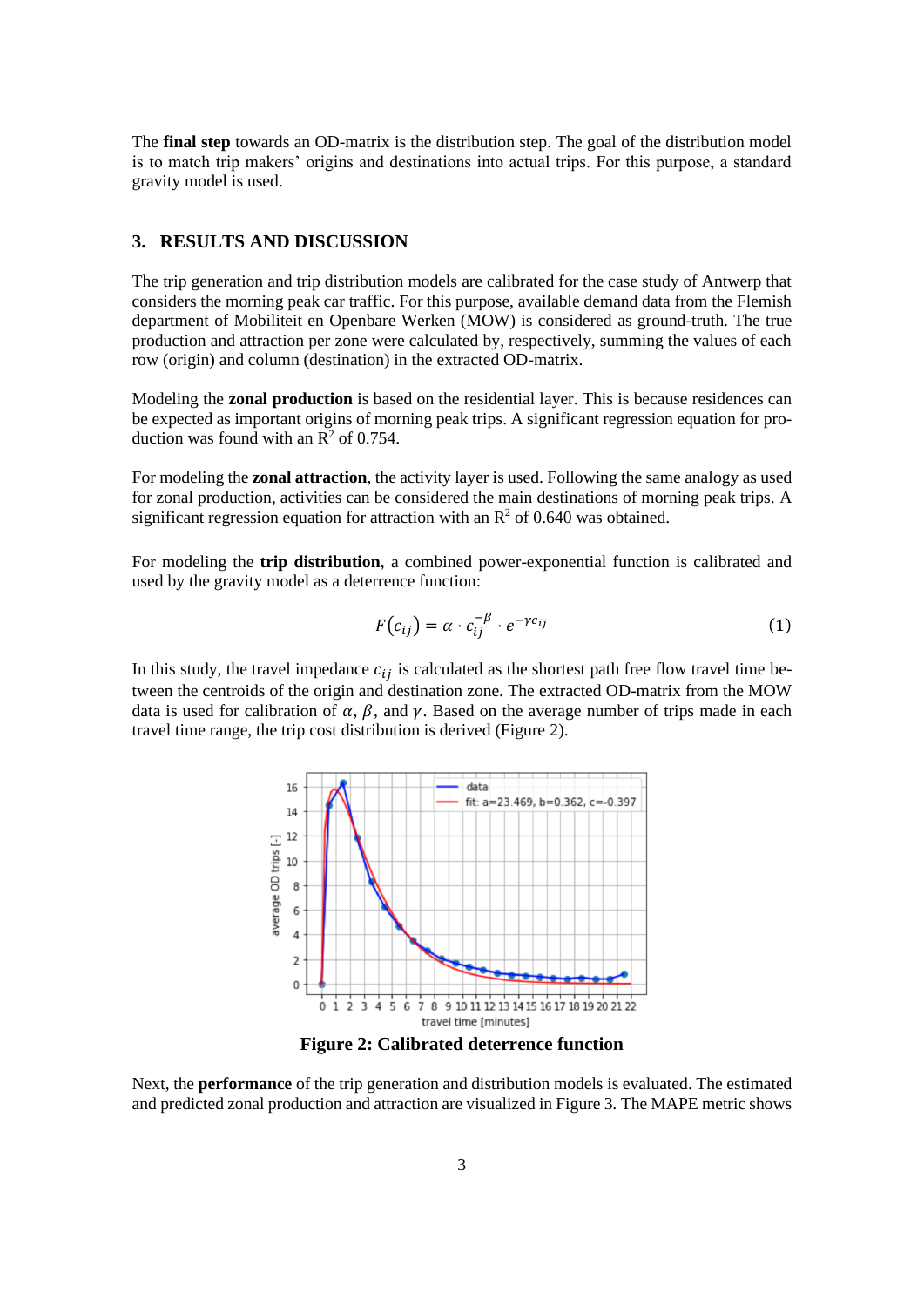errors ranging from 10% up to 30% for production and from 10% up to 40% for attraction (excluding the outliers<sup>1</sup>).



**Figure 3: True and estimated (a) production and (b) attraction values**

To evaluate the performance of the trip distribution model itself (and not the performance of the combined trip generation and distribution model which is discussed further in the abstract), first, the true production and attraction values derived from the MOW OD-matrix are used as inputs for the model. Overall, the  $R^2$  value between the estimated and true OD-values is equal to 0.765. The prediction error slightly increases for OD-pairs with more OD-trips (Figure 4).



**Figure 4: True and estimated trips per OD-pair**

Both the trip generation and distribution models separately proved to be imperfect. Sequentially performing both steps (as depicted in Figure 1), these errors will be accumulated. As error-containing zonal estimates for production and attraction are used as inputs, the distribution model distributes these errors further over the OD cells. The resulting  $R^2$  value is -0.087 (Figure 5). Overall, the number of trips is underestimated. This is the result of total production and attraction being underestimated by the trip generation models. The MAPE ranges between 40 and 55%. This may at first seem a disappointingly large error. However, considering the very limited POI

<sup>&</sup>lt;sup>1</sup> Based on statistical analyses, influential observations were dropped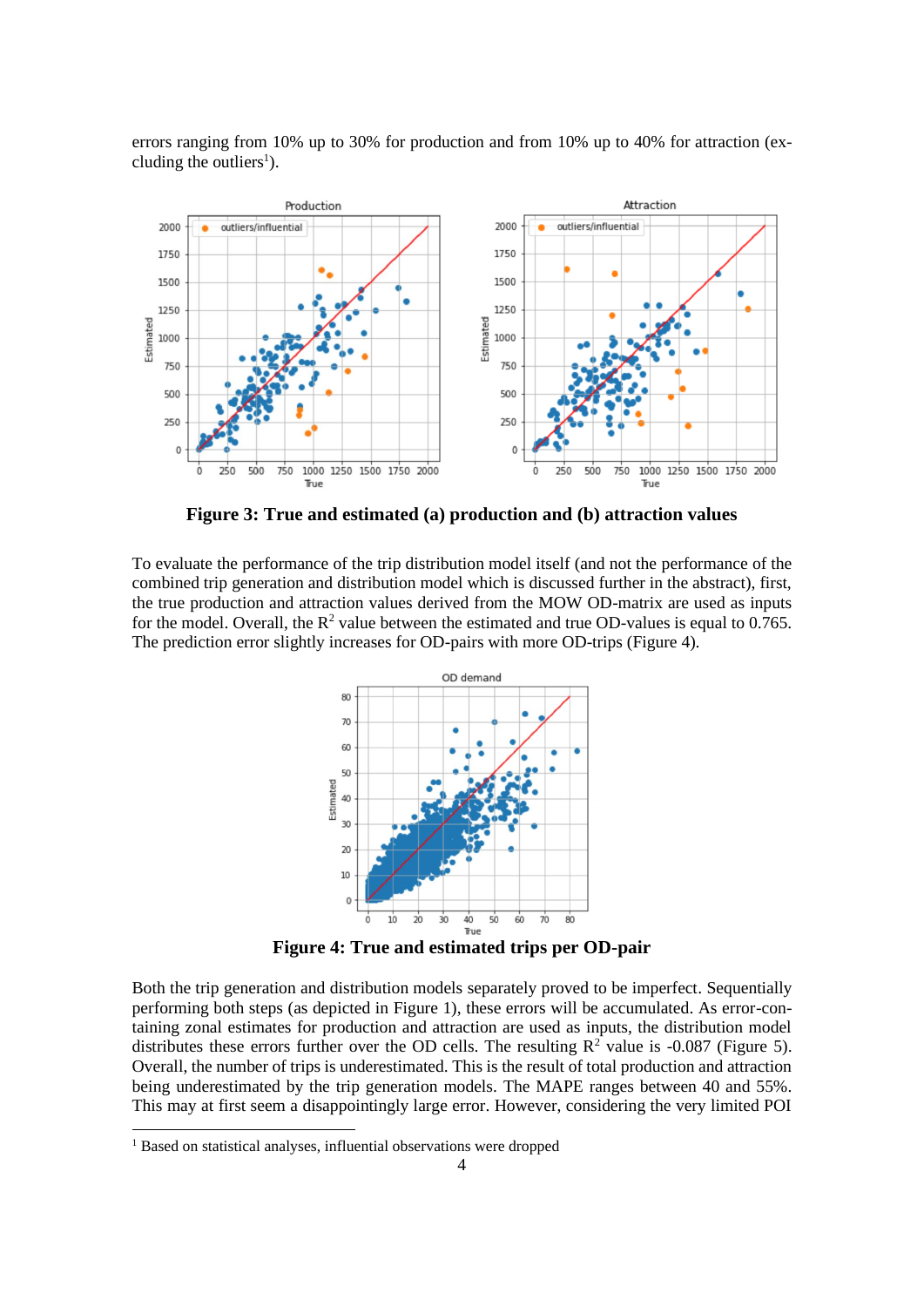information used as input to the procedure, it is remarkable that so much structure of aggregated and disaggregated OD-demand can be captured.



**Figure 5: Trips per OD-pair (combined generation and distribution)**

# *Validation on Ghent*

The model is validated on the city of Ghent. The  $\mathbb{R}^2$  values between the estimated and true production, attraction, OD-values starting from the true production and attraction, and the OD values obtained after combined generation and distribution are equal to 0.667, 0.247, 0.682, and -0.822, respectively. This validation assesses the portability of the calibrated parameters to estimate production and attraction or generate an OD-matrix for other comparable cities in Flanders. From these results one can conclude that the performance is only slightly lower than for Antwerp.

## **4. CONCLUSIONS**

Within this study, a proof of concept showing that a crude estimate of travel demand can be generated from widely available open OSM data is given. This substitutes expensive and time-consuming travel surveys and reduces the dependency on inflexible governmental data to estimate travel demand.

### **ACKNOWLEDGMENT**

This research is developed as part of the Flemish DUET pilot which is funded from the EU Horizon 2020 research and innovation program under grant agreement No.870697. Moreover, MOW is acknowledged for providing travel demand data of Flanders.

### **REFERENCES**

IBM. (n.d.). *What is a digital twin?* Retrieved January 13, 2022, from https://www.ibm.com/topics/what-is-a-digital-twin